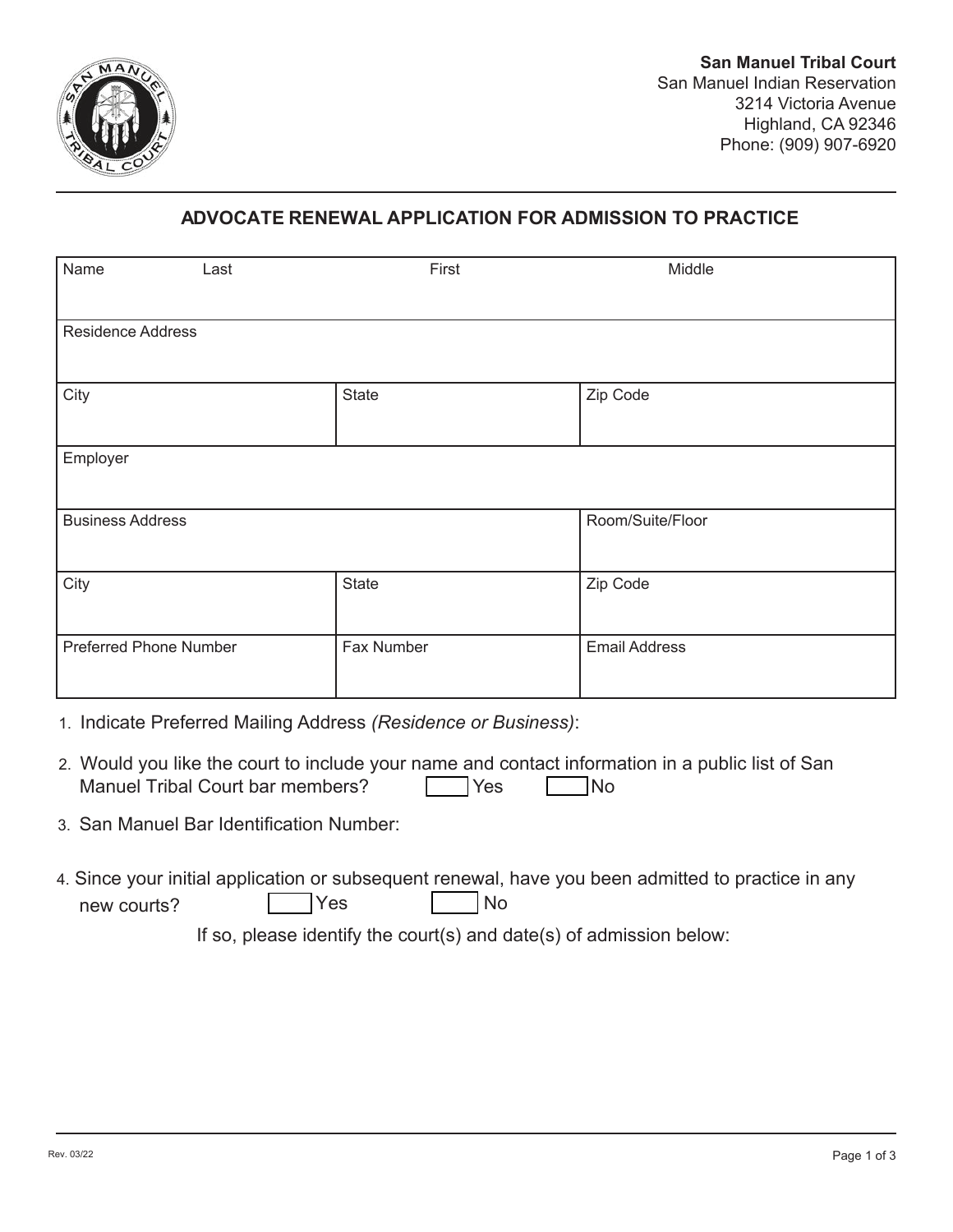5. Have you been held in contempt of court, censured, disbarred, or suspended from practice before any disciplinary authority or court?

| $\sim$<br>-- | ง∩ |
|--------------|----|
|--------------|----|

If so, please provide date(s), details, and disposition below:

6. Have you been convicted of any felony?

| <b>Yes</b> | <b>No</b> |
|------------|-----------|
|------------|-----------|

If so, please provide date(s), details, and disposition below:

7. Are you currently the subject of any criminal investigation or disciplinary proceeding(s)?  $\sqrt{Y}$ es  $\boxed{\phantom{0}}$ No

If so, please provide date(s), details, and disposition below: